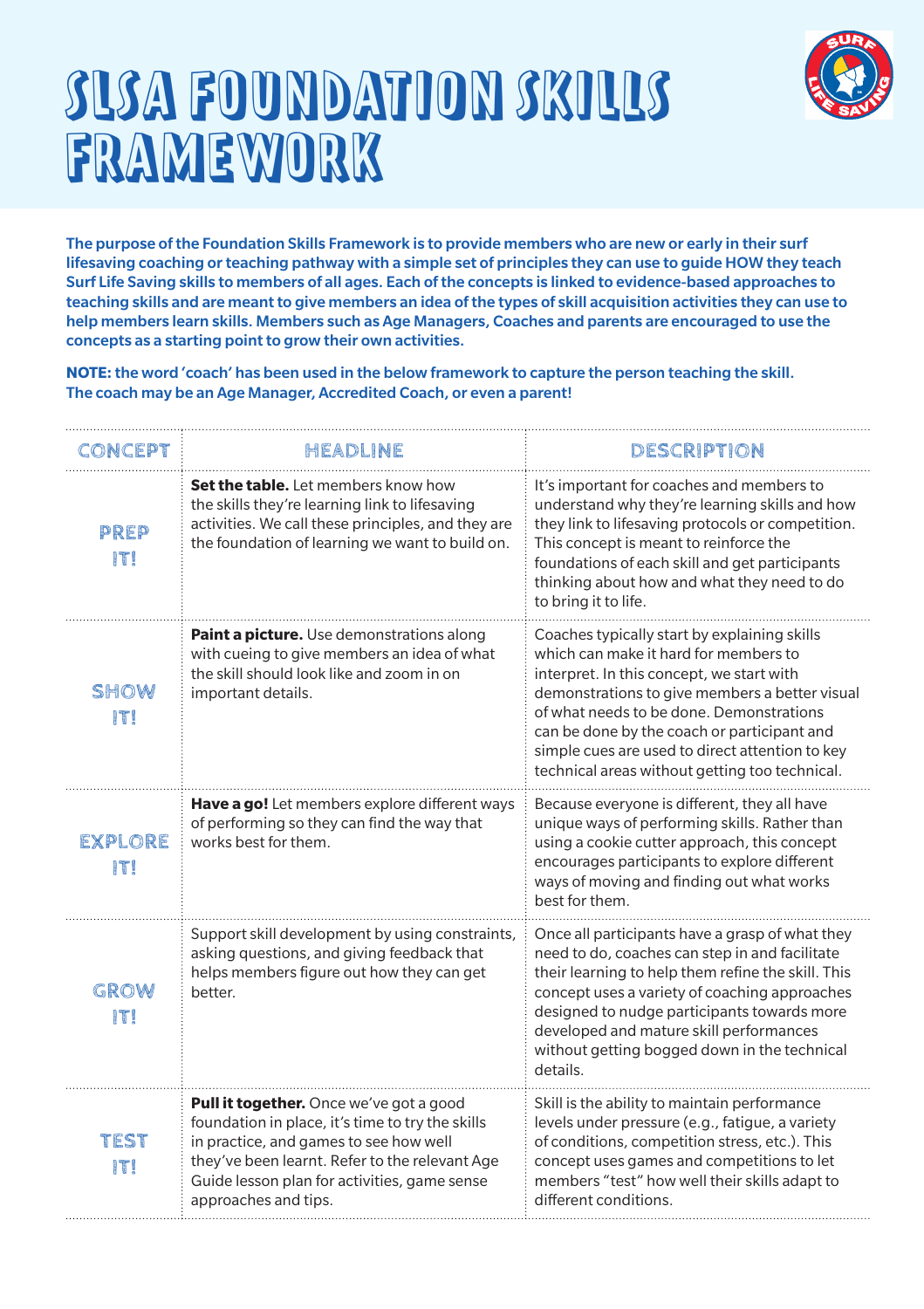## BEACH SPRINTING

|                       | SKILL                                                                                                                                                                                                                                                                                                                                                                  |                                                                                                                                                                                                                                                                                                                                                                                               |                                                                                                                                                                                                                                                                                                                                                                                                                                                       |  |
|-----------------------|------------------------------------------------------------------------------------------------------------------------------------------------------------------------------------------------------------------------------------------------------------------------------------------------------------------------------------------------------------------------|-----------------------------------------------------------------------------------------------------------------------------------------------------------------------------------------------------------------------------------------------------------------------------------------------------------------------------------------------------------------------------------------------|-------------------------------------------------------------------------------------------------------------------------------------------------------------------------------------------------------------------------------------------------------------------------------------------------------------------------------------------------------------------------------------------------------------------------------------------------------|--|
| PHASE                 | <b>STANDING</b><br><b>START</b>                                                                                                                                                                                                                                                                                                                                        | CROUCHING<br><b>START</b>                                                                                                                                                                                                                                                                                                                                                                     | <b>RUNNING &amp;</b><br>FINISHING                                                                                                                                                                                                                                                                                                                                                                                                                     |  |
| PREP<br>IT!           | <b>Principle:</b> Quick start off the<br>line.<br><b>Starter:</b> What is the best<br>way to stand so that we can<br>start moving really fast?                                                                                                                                                                                                                         | <b>Principle:</b> Quick & powerful<br>start<br><b>Starter:</b> How can we make<br>our standing start even faster<br>and more powerful?                                                                                                                                                                                                                                                        | <b>Principle:</b> Get through the<br>finish line as fast as you can<br><b>Starter:</b> What's a good way<br>to move our body say that we<br>don't lose any speed?                                                                                                                                                                                                                                                                                     |  |
| SHOW<br>IT!           | Show the participants what<br>the skill looks like. Use simple<br>cues to draw their attention<br>to your body position: toes<br>(on the line), crouch (down),<br>push (off the front foot).                                                                                                                                                                           | Show the participants what<br>the skill looks like. Use simple<br>cues to draw their attention<br>to your body position:<br>hands/arms (wide), bum up,<br>head low, explode, and stay<br>low.                                                                                                                                                                                                 | Use participants to<br>demonstrate the skills. Pick<br>one or two participants with<br>good body position and tell<br>the rest of the group to watch<br>their: knee (height), arm<br>(swing), body (tall/lean), and<br>head (still).                                                                                                                                                                                                                  |  |
| <b>EXPLORE</b><br>IT! | Let the participants try lots<br>of different ways of starting:<br>e.g., different feet forward,<br>bend low or high, wide or<br>narrow feet. Ask them to<br>compare different start<br>positions: why do you think<br>you went faster or slower?                                                                                                                      | Let the participants see how<br>different crouch positions are<br>faster or slower and ask them<br>to compare? Try making<br>blocks with different foot<br>positions.                                                                                                                                                                                                                         | See how different stride<br>lengths impact speed.<br>Get the participants to see<br>what happens if they keep<br>their arms still, running tall<br>vs small, head steady vs<br>bobbing.                                                                                                                                                                                                                                                               |  |
| GROW<br>ITI           | Watch and identify common<br>mistakes and use questions<br>to help: Which foot should<br>be forward? Where do our<br>arms need to be at the start?<br>Which direction should our<br>body lean?<br>Use analogies to prompt<br>changes: e.g., imagine there<br>is a stick running down your<br>back, drive your knee like<br>you're breaking a board in<br>front of you. | Use external cues to get<br>participants thinking<br>about the effects of their<br>movements: eyes in front of<br>your hands, push/explode<br>through the block.<br>Use constraints to reinforce<br>technique: put a small dot or<br>thong behind the feet to help<br>them 'feel' the push, use<br>pool noodle or kick board to<br>make sure they are keeping<br>low for the first few steps. | <b>Use analogies like: "Claw</b><br>through the sand as quick<br>as you can." "Reel them in if<br>they're in front" to reinforce<br>the principle.<br>Use questions to give<br>participants a chance to work<br>through the problems: How<br>should we be using our arms<br>to help us move quickly?<br>What do you notice if you<br>stand up too fast (or slow)<br>after the start? Why do we<br>want to keep our head steady<br>when we're running? |  |
| TEST                  |                                                                                                                                                                                                                                                                                                                                                                        | See who's fastest: standing<br>start or a crouching start.                                                                                                                                                                                                                                                                                                                                    | Combine running with<br>starts to make it a relay race<br>competition!                                                                                                                                                                                                                                                                                                                                                                                |  |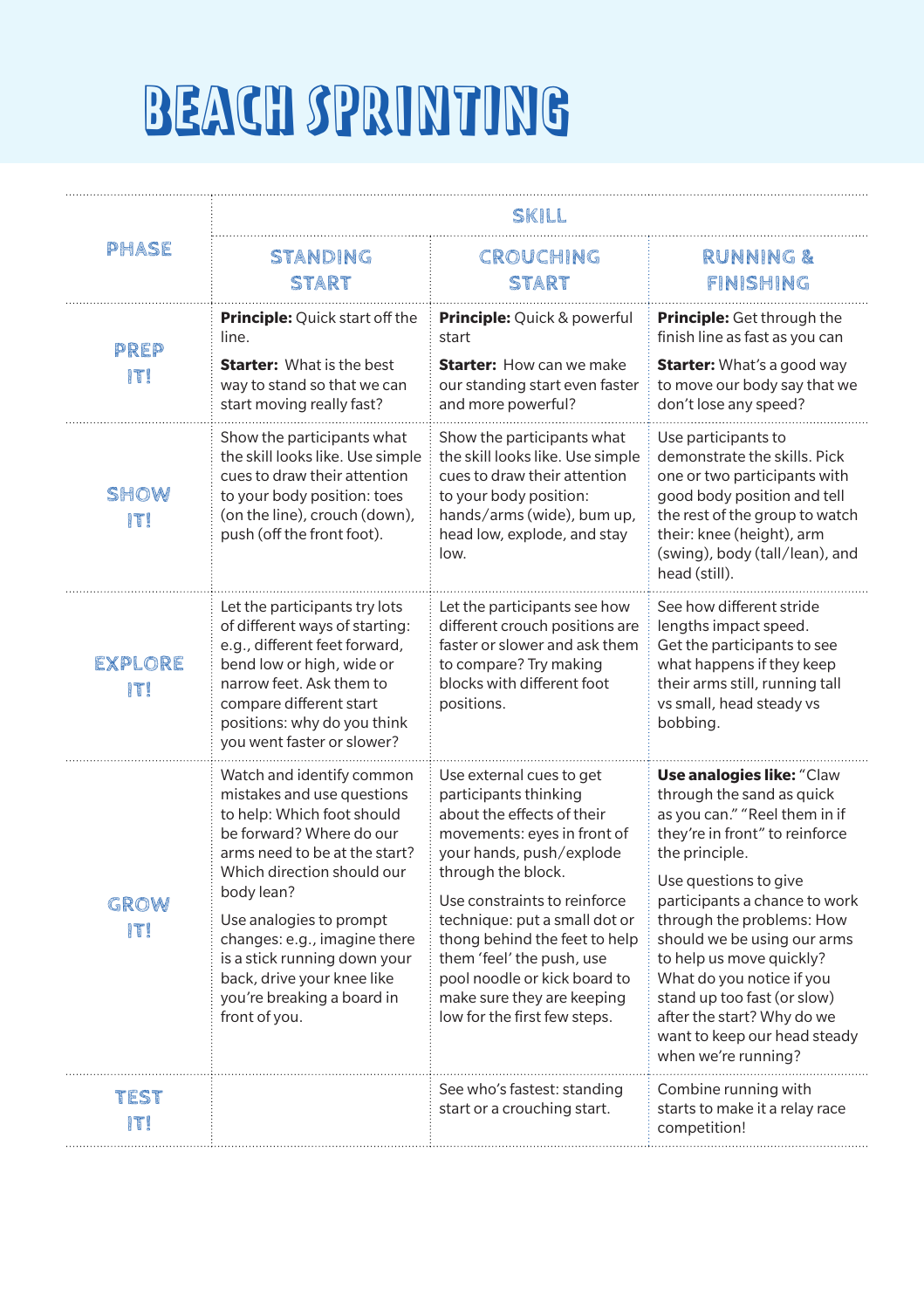



| PHASE                 | SKILL                                                                                                                                                                                                                                                             |                                                                                                                                                                                                                          |                                                                                                                                                                                                                                                                                                                                                                                                                                                                                            |  |
|-----------------------|-------------------------------------------------------------------------------------------------------------------------------------------------------------------------------------------------------------------------------------------------------------------|--------------------------------------------------------------------------------------------------------------------------------------------------------------------------------------------------------------------------|--------------------------------------------------------------------------------------------------------------------------------------------------------------------------------------------------------------------------------------------------------------------------------------------------------------------------------------------------------------------------------------------------------------------------------------------------------------------------------------------|--|
|                       | START                                                                                                                                                                                                                                                             | WADING                                                                                                                                                                                                                   | PORPOSING                                                                                                                                                                                                                                                                                                                                                                                                                                                                                  |  |
|                       | <b>Principle:</b> Get to the water as<br>quickly as possible!                                                                                                                                                                                                     | <b>Principle:</b> Try not to let the<br>water slow you down.                                                                                                                                                             | Principle: Avoid getting<br>pushed back by the waves.                                                                                                                                                                                                                                                                                                                                                                                                                                      |  |
| PREP<br>ITI           | <b>Starter:</b> What can we do to<br>have a quick start and get<br>ourselves to the water as<br>quickly as possible?                                                                                                                                              | <b>Starter:</b> When do we need to<br>start wading?                                                                                                                                                                      | <b>Starter:</b> What's the best way<br>to get run through the surf<br>without losing ground?                                                                                                                                                                                                                                                                                                                                                                                               |  |
| SHOW<br>ITI           | Do a demonstration or pick<br>a participant with good<br>technique to show the<br>others how to do it. While<br>demonstrating, use one- or<br>two-word cues to direct<br>attention to the: toes (on the<br>line), split (legs), knees (bent),<br>push (the sand). | Wading can be tricky so get an<br>adult to show the participants<br>what the skill looks like on land<br>and then in the water. Tell them<br>to watch your: legs swinging,<br>thighs (out of water), and arms<br>(wide). | You'll have to get wet for this<br>one! Get your participants to<br>get their goggles on and watch<br>how you (or another capable<br>adult) porpoise. Demonstrate<br>the skill a few times and<br>on each attempt tell the<br>participants to pay attention<br>to: 1) the angle you enter and<br>leave the water, 2) how you<br>use the sand to pull your feet<br>to your hands, and 3) how you<br>explode out of the water off<br>the sand. Do it without diving<br>under the wave first. |  |
| <b>EXPLORE</b><br>IT! | Let the participants try lots of<br>different ways of starting: e.g.,<br>different feet forward, bend<br>low or high, wide or narrow<br>feet. Ask them to compare<br>different start positions: why<br>do you think you went faster or<br>slower?                 | Let participants wade to<br>different depths to see how the<br>water slows them down. Tell<br>them to stop when they think<br>they should start wading and<br>see if they've picked a good<br>depth (ankle/mid-calf).    | Time to play in the waves!<br>Once they've got the hang of<br>it, let participants play with<br>the timing of their dive and<br>angle of their dive. If you can,<br>try different depths and wave<br>conditions.                                                                                                                                                                                                                                                                           |  |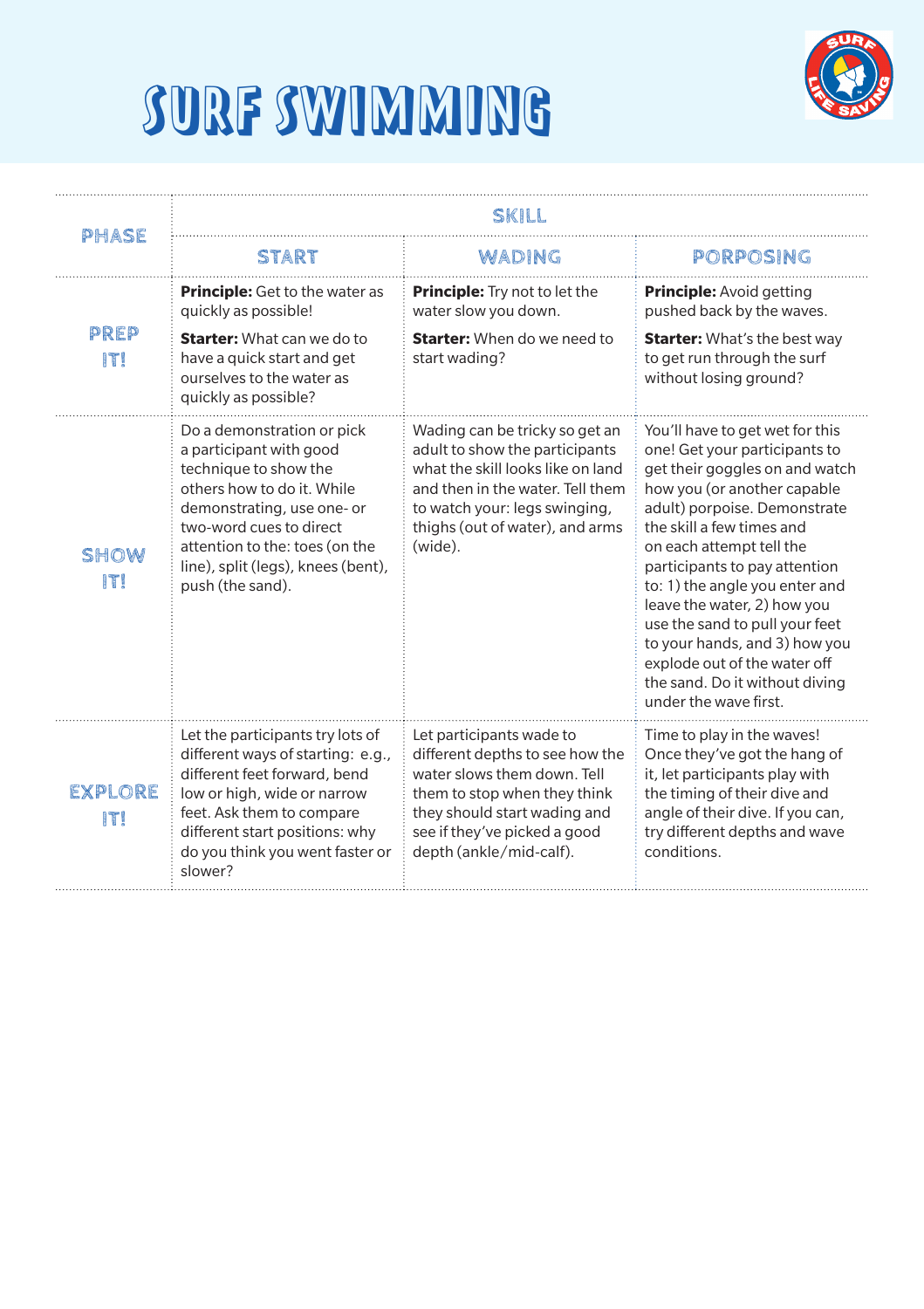



| GROW<br>ITI | Ask questions so that<br>participants can engage with<br>how they are performing.<br>Good questions to ask: Which<br>foot should be forward? Where<br>do our arms need to be at the<br>start? Which direction should<br>our body be learning?<br>Use analogies to explain key<br>points without getting too<br>technical:<br>• Coil up like a spring.<br>• Take off like a race car/jet/<br>rocket! | Practice running along the<br>beach in shallow water before<br>getting deeper.<br>The key is getting the thigh up<br>high so the leg doesn't drag<br>in the water. Use a constraint<br>(e.g., other participants<br>crouching down) and get the<br>participant to slowly move<br>along and 'hurdle' step over<br>the crouched participant.<br>Use analogies to explain key<br>points without getting too<br>technical:<br>• Run through the water like a<br>lizard running on water: | Do some team teaching.<br>Get participants to team up<br>and take turns watching and<br>helping out each other. Before<br>you start, ask everyone what<br>they need to watch out for (this<br>will cue everyone).<br>Use analogies to explain key<br>points without getting too<br>technical:<br>• We want our body to dive<br>into and out of the water like<br>$a''V''$ .<br>• Grab on to the sand and<br>crouch down like a frog and<br>then bounce off the sand! |
|-------------|-----------------------------------------------------------------------------------------------------------------------------------------------------------------------------------------------------------------------------------------------------------------------------------------------------------------------------------------------------------------------------------------------------|--------------------------------------------------------------------------------------------------------------------------------------------------------------------------------------------------------------------------------------------------------------------------------------------------------------------------------------------------------------------------------------------------------------------------------------------------------------------------------------|----------------------------------------------------------------------------------------------------------------------------------------------------------------------------------------------------------------------------------------------------------------------------------------------------------------------------------------------------------------------------------------------------------------------------------------------------------------------|
| TEST<br>ITI |                                                                                                                                                                                                                                                                                                                                                                                                     |                                                                                                                                                                                                                                                                                                                                                                                                                                                                                      | See who can make it the<br>furthest using 1 dive, 2 dives,<br>or 3 dives.                                                                                                                                                                                                                                                                                                                                                                                            |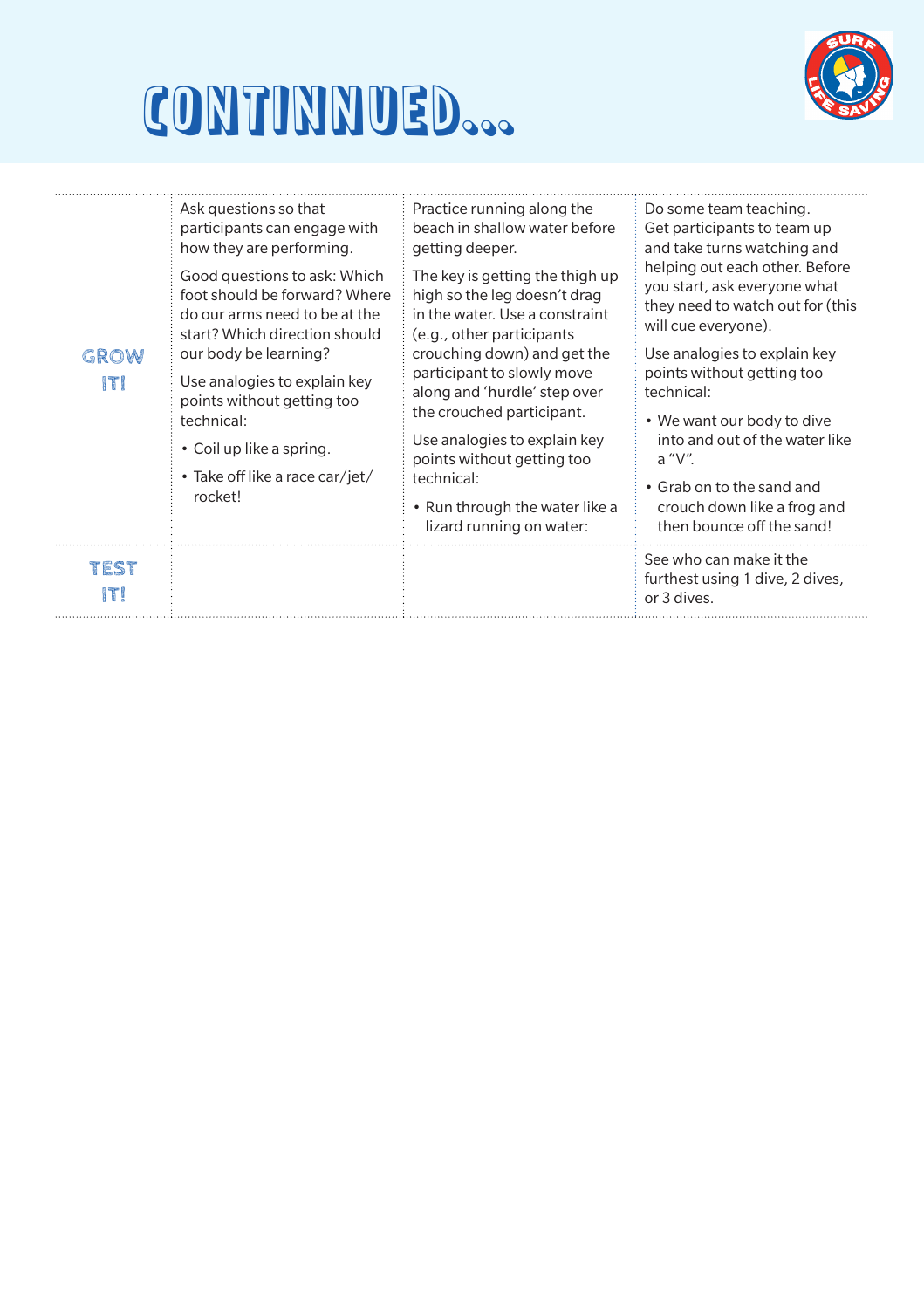

#### SURF SWIMMING

| PHASE          | SKILL                                                                                                                                                                                                                                                                                                                                                                  |                                                                                                                                                                                                                                                                                              |                                                                                                                                                                                                                                      |  |
|----------------|------------------------------------------------------------------------------------------------------------------------------------------------------------------------------------------------------------------------------------------------------------------------------------------------------------------------------------------------------------------------|----------------------------------------------------------------------------------------------------------------------------------------------------------------------------------------------------------------------------------------------------------------------------------------------|--------------------------------------------------------------------------------------------------------------------------------------------------------------------------------------------------------------------------------------|--|
|                | SWIMMING                                                                                                                                                                                                                                                                                                                                                               | <b>CATCHING A WAVE</b>                                                                                                                                                                                                                                                                       | EXIT                                                                                                                                                                                                                                 |  |
| PREP<br>IT!    | <b>Principle:</b> Maintain a steady<br>pace through the water and<br>keep a nice line.<br><b>Starter:</b> What are some things<br>we can do to make sure we<br>swim through the surf at a<br>quick and steady pace.                                                                                                                                                    | <b>Principle:</b> Use the surf to help<br>get into shore.<br><b>Starter:</b> How can we use the<br>waves to help us to get to shore<br>faster!                                                                                                                                               | <b>Principle:</b> Make a quick<br>transition from the surf to the<br>beach and finish strong.<br><b>Starter:</b> When should we<br>put our feet down and start<br>running.                                                           |  |
| SHOW<br>ITI    | Swimming instruction can<br>get very technical, so it is<br>important to use an adult or<br>someone with good technique<br>to demonstrate. Early on, only<br>pick out 2-3 things to cue<br>participants attention towards<br>e.g., body position, elbow,<br>catch, and/or kick.                                                                                        | Seeing everything that's going<br>on in the water can be hard.<br>Demonstrate the hand/arm<br>technique on land or shallow<br>water. Once they've got that<br>show them in the water. Point<br>out what your feet do when the<br>wave starts to lift you and how<br>you stroke with one arm. | Just like wading but in reverse!<br>Get an adult to show the<br>participants what the skill<br>looks like on land and then in<br>the water. Tell them to watch<br>your: legs swinging, thighs<br>(out of water), and arms<br>(wide). |  |
| EXPLORE<br>ITI | Start in shallow, calm water<br>or a pool (if possible), get<br>the participants to practice<br>different stroke and kicking<br>rates. Ask them to tell you what<br>feels faster, harder, or uses<br>more energy.<br>This is a great opportunity to<br>watch several participants/<br>attempts and pick up 1 or 2<br>key points to address and help<br>grow the skill. | Surf's up! Let your participants<br>catch some waves on their<br>own. Start shallow and off<br>their feet so they can get lots<br>of practice. Once they've got<br>hang of it, gradually get them<br>to start swimming before the<br>wave picks them up.                                     | Timing is everything. Get<br>the participants to compare<br>standing at different distances<br>from the shore to see what's<br>quickest.                                                                                             |  |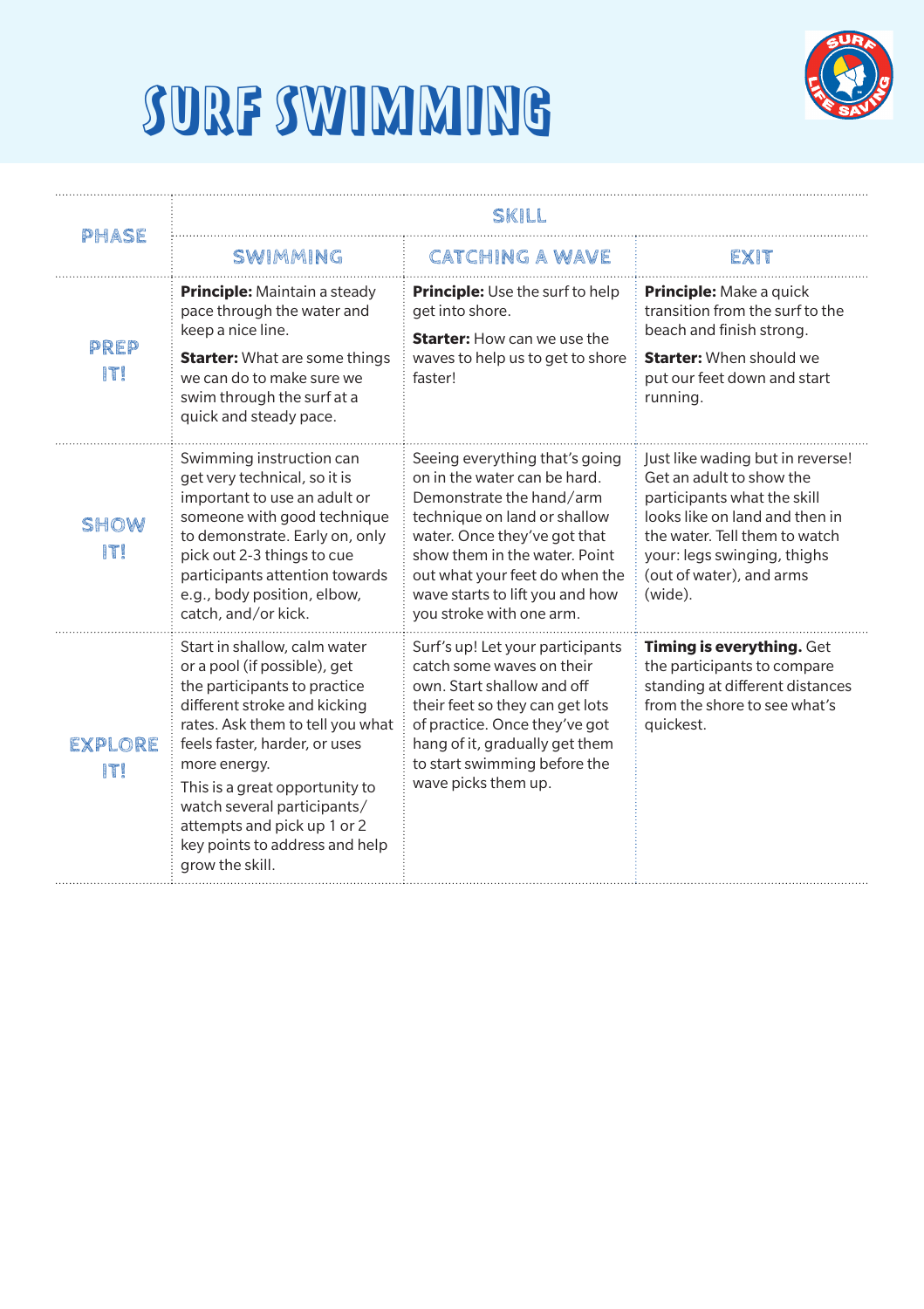## CONTINUED...



| GROW<br>ITI | Try to avoid getting too<br>technical – it doesn't have to<br>look perfect! Focus on how it<br>feels vs technical details (e.g.,<br>feel in the water).<br>Use analogies to explain key<br>points without getting too<br>technical:<br>• Body position: Keep your<br>body straight like an arrow.<br>Swim on top of the water like<br>a surfboard.<br>$\cdot$ Catch:<br>• Kick: Kick your feet like a<br>motorboat.<br>Introduce sighting techniques<br>using questions: How can we<br>make sure we're swimming in a<br>straight line? What should we<br>be looking for? | Use some simple questions to<br>get participants thinking about<br>the key teaching points:<br>• What can we do to make sure<br>we get the most speed from<br>the wave?<br>• How can we keep our<br>balance on the wave?<br>• What do we need to change<br>for different types of surf<br>conditions? | Don't complicate this! Ask<br>simple questions to nudge<br>them in the right direction:<br>• What can we do to make sure<br>we're following a straight<br>path (e.g., find a landmark)?<br>• Is there something that we<br>can use to help tell us when<br>to stand (e.g., the sand)?<br>• When should we switch from<br>wading to running? |
|-------------|--------------------------------------------------------------------------------------------------------------------------------------------------------------------------------------------------------------------------------------------------------------------------------------------------------------------------------------------------------------------------------------------------------------------------------------------------------------------------------------------------------------------------------------------------------------------------|-------------------------------------------------------------------------------------------------------------------------------------------------------------------------------------------------------------------------------------------------------------------------------------------------------|---------------------------------------------------------------------------------------------------------------------------------------------------------------------------------------------------------------------------------------------------------------------------------------------------------------------------------------------|
| TEST<br>ITI |                                                                                                                                                                                                                                                                                                                                                                                                                                                                                                                                                                          | Set up a mini contest!<br>Participants are to catch a wave<br>and race into shore. Make it fun<br>by doing knock out rounds or<br>'best of $3'$ .                                                                                                                                                     |                                                                                                                                                                                                                                                                                                                                             |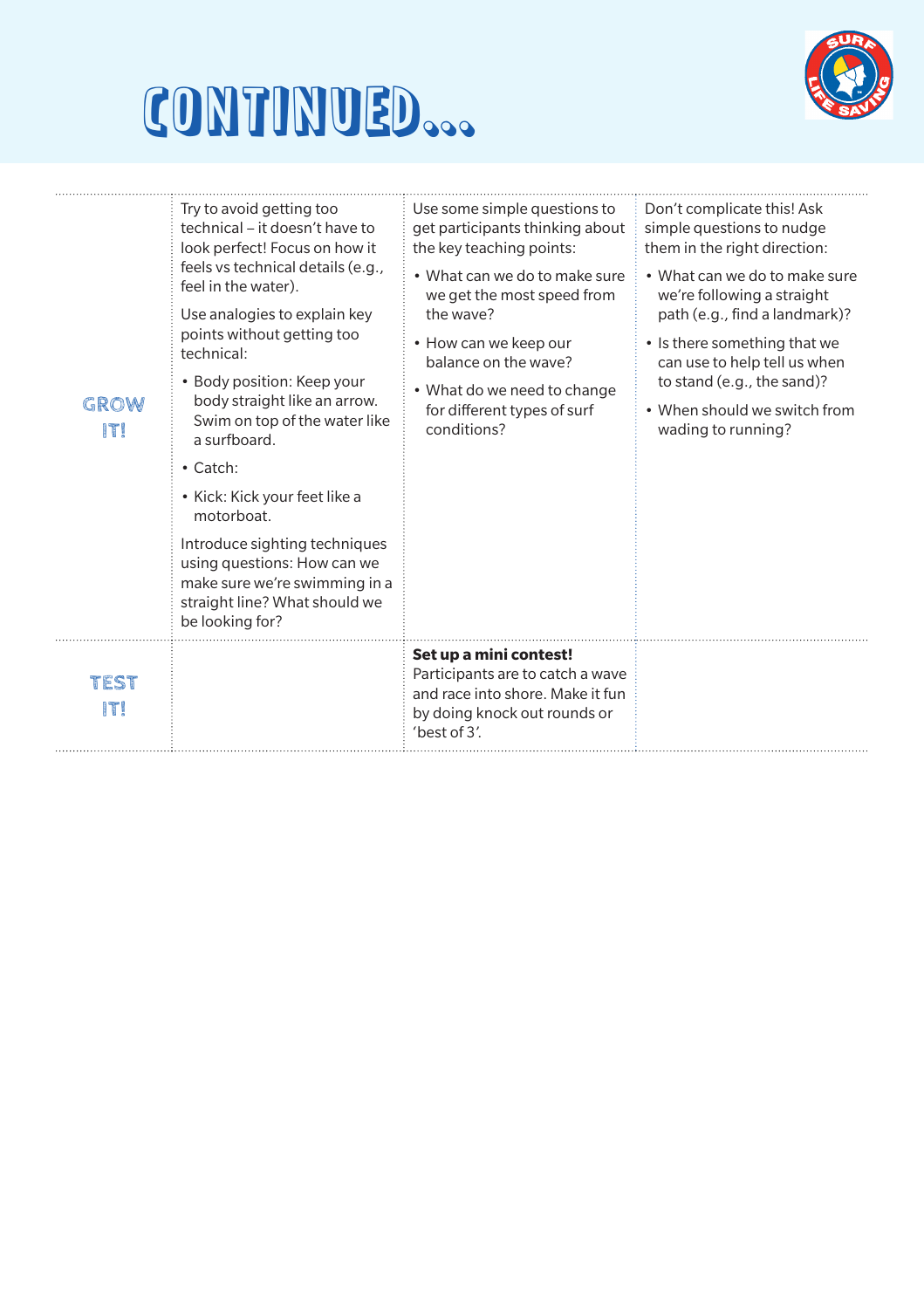



|                | SKILL                                                                                                                                                                                                                                                                                                                                                                                        |                                                                                                                                                                                                                                                                                                                                                                                                                                                                         |                                                                                                                                                                                                                                                                                                                                                                                                                                              |  |
|----------------|----------------------------------------------------------------------------------------------------------------------------------------------------------------------------------------------------------------------------------------------------------------------------------------------------------------------------------------------------------------------------------------------|-------------------------------------------------------------------------------------------------------------------------------------------------------------------------------------------------------------------------------------------------------------------------------------------------------------------------------------------------------------------------------------------------------------------------------------------------------------------------|----------------------------------------------------------------------------------------------------------------------------------------------------------------------------------------------------------------------------------------------------------------------------------------------------------------------------------------------------------------------------------------------------------------------------------------------|--|
| PHASE          | <b>START</b>                                                                                                                                                                                                                                                                                                                                                                                 | ENTRY & BUNNY<br>HOPPING                                                                                                                                                                                                                                                                                                                                                                                                                                                | <b>WAVE</b><br>NEGOTIATION                                                                                                                                                                                                                                                                                                                                                                                                                   |  |
| PREP<br>IT!    | <b>Principle:</b> Start quickly and<br>take the speed from the run on<br>to the board.<br><b>Starter: What conditions</b><br>should we be watching for on<br>the water? What can help us<br>have a quick entry or a slow<br>entry?                                                                                                                                                           | Principle: Get the board on<br>the water and get on without<br>losing any speed.<br><b>Starter:</b> When should we stop<br>bunny hopping, jump on the<br>board, and start paddling?                                                                                                                                                                                                                                                                                     | <b>Principle:</b> Keep your balance<br>on the board and maintain as<br>much forward momentum as<br>possible.<br><b>Starter:</b> What are the different<br>ways we can get over the wave<br>without losing much speed?                                                                                                                                                                                                                        |  |
| SHOW<br>ITI    | For the first time, get an adult<br>to demonstrate how to do the<br>skill and tell the participants<br>what to watch for: bent knees,<br>feet forward, how they are<br>holding the board. After that,<br>get another participant to<br>demonstrate. This can help<br>the other participants see how<br>someone their own size and<br>ability hold and manages the<br>board during the start. | Get a capable participant to<br>demonstrate the skill while<br>you point out a few key points<br>using simple cues: hand<br>position (out in front), hopping<br>(with feet together close to<br>board), and the transition.                                                                                                                                                                                                                                             | Make sure your participants<br>have good paddling skills and<br>board balance before moving<br>on to wave negotiation.<br>Focus on one approach to<br>negotiating waves at a time<br>so you don't overload your<br>participants (e.g., paddling<br>through, sitting over, rolling).<br>Draw their attention to your<br>body position (how it moves),<br>what the nose of the board<br>does, and when you start to<br>get ready for the wave. |  |
| EXPLORE<br>ITI | Get participants to see what<br>type of hold (e.g., carry or<br>drag) works best for them.<br>Let them explore holding the<br>board in different locations<br>and with different hands to<br>find out the best start for<br>them.                                                                                                                                                            | Start simple and build up. Get<br>the participants to practice<br>the bunny hop in shallower<br>water while a partner holds<br>the board in place. Once it<br>looks like they're getting it (it<br>doesn't have to be perfect),<br>let the board go and practice<br>the transition to the board.<br>Finally, put it all together. Start<br>close to the water and get<br>participants to get a little bit of<br>speed before bunny hopping<br>and jumping on the board. | Get your participants to<br>explore their body position<br>and how they maintain<br>balance on the board in gentle<br>surf.<br>Once they're comfortable and<br>able to maintain balance, let<br>them try negotiating small<br>waves. Encourage them to see<br>how they can use their body<br>position, arms, and legs to stay<br>on the board without getting<br>pushed back by the wave.                                                    |  |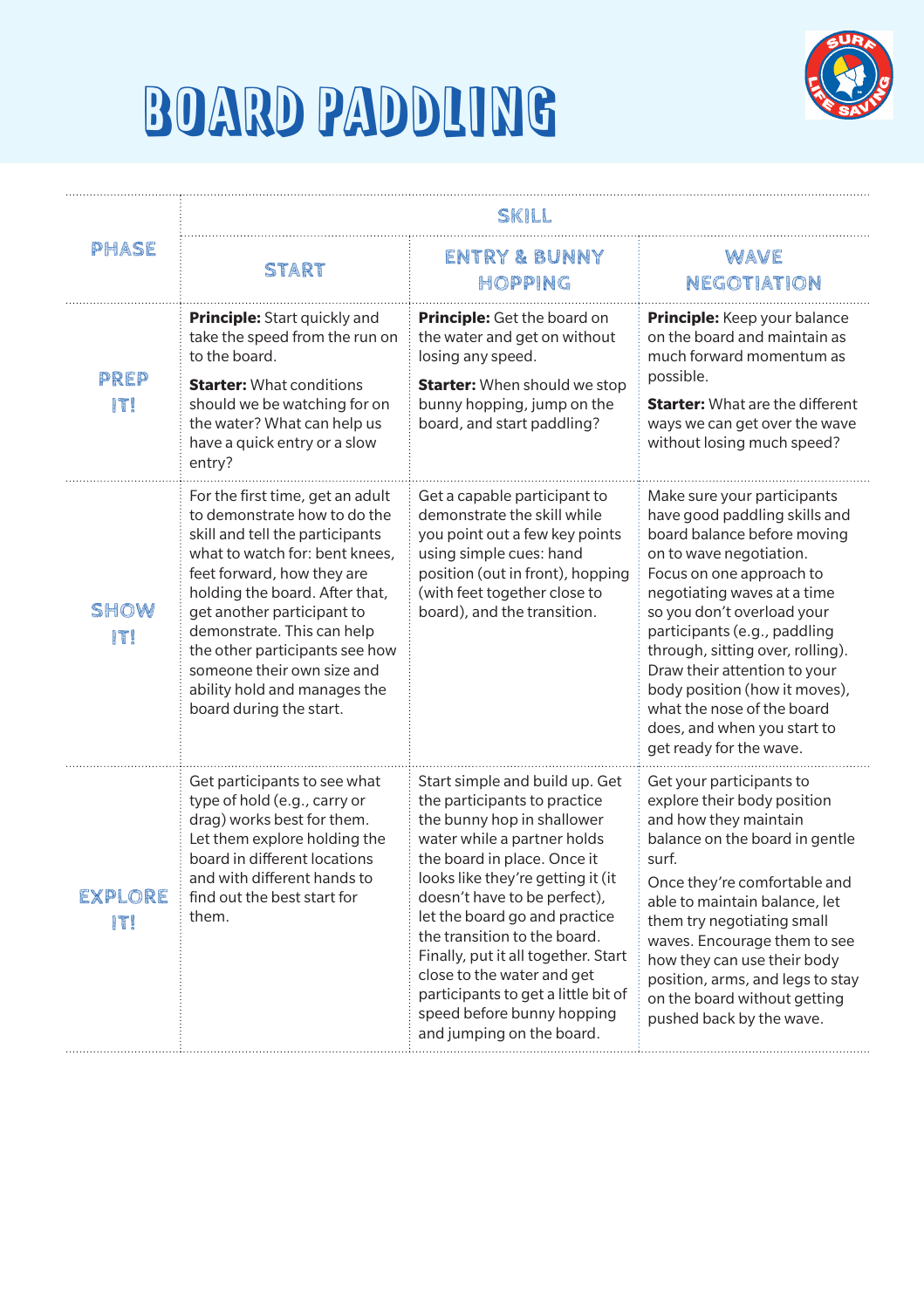# CONTINUED...

| GROW<br>ITI | <b>Be direct.</b> Holding the board<br>can probably be tricky for<br>beginner participants so<br>there's nothing wrong with<br>using direct instruction to<br>make sure they're getting<br>the basics right. Use a<br>combination of verbal<br>instructions and close-up<br>demonstration to zoom in on<br>the details (e.g., specific hand<br>positions). | Use analogies to explain key<br>points without getting too<br>technical:<br>• Put your hands on your<br>board and hop like a<br>kangaroo through the water.<br>Pop out of the water every<br>time you jump and try to<br>keep your feet close to the<br>board. | Ask simple questions to<br>nudge participants in the right<br>direction:<br>• When should we stop<br>paddling (or paddle faster)?<br>• What body position<br>(paddling or sitting) should<br>we use for different waves?<br>• What do we want to the nose<br>of the board to do?<br>• Where do we need to move<br>our body on the board?<br>• How can we use our legs to<br>keep balance? |
|-------------|------------------------------------------------------------------------------------------------------------------------------------------------------------------------------------------------------------------------------------------------------------------------------------------------------------------------------------------------------------|----------------------------------------------------------------------------------------------------------------------------------------------------------------------------------------------------------------------------------------------------------------|-------------------------------------------------------------------------------------------------------------------------------------------------------------------------------------------------------------------------------------------------------------------------------------------------------------------------------------------------------------------------------------------|
| TFST        |                                                                                                                                                                                                                                                                                                                                                            |                                                                                                                                                                                                                                                                |                                                                                                                                                                                                                                                                                                                                                                                           |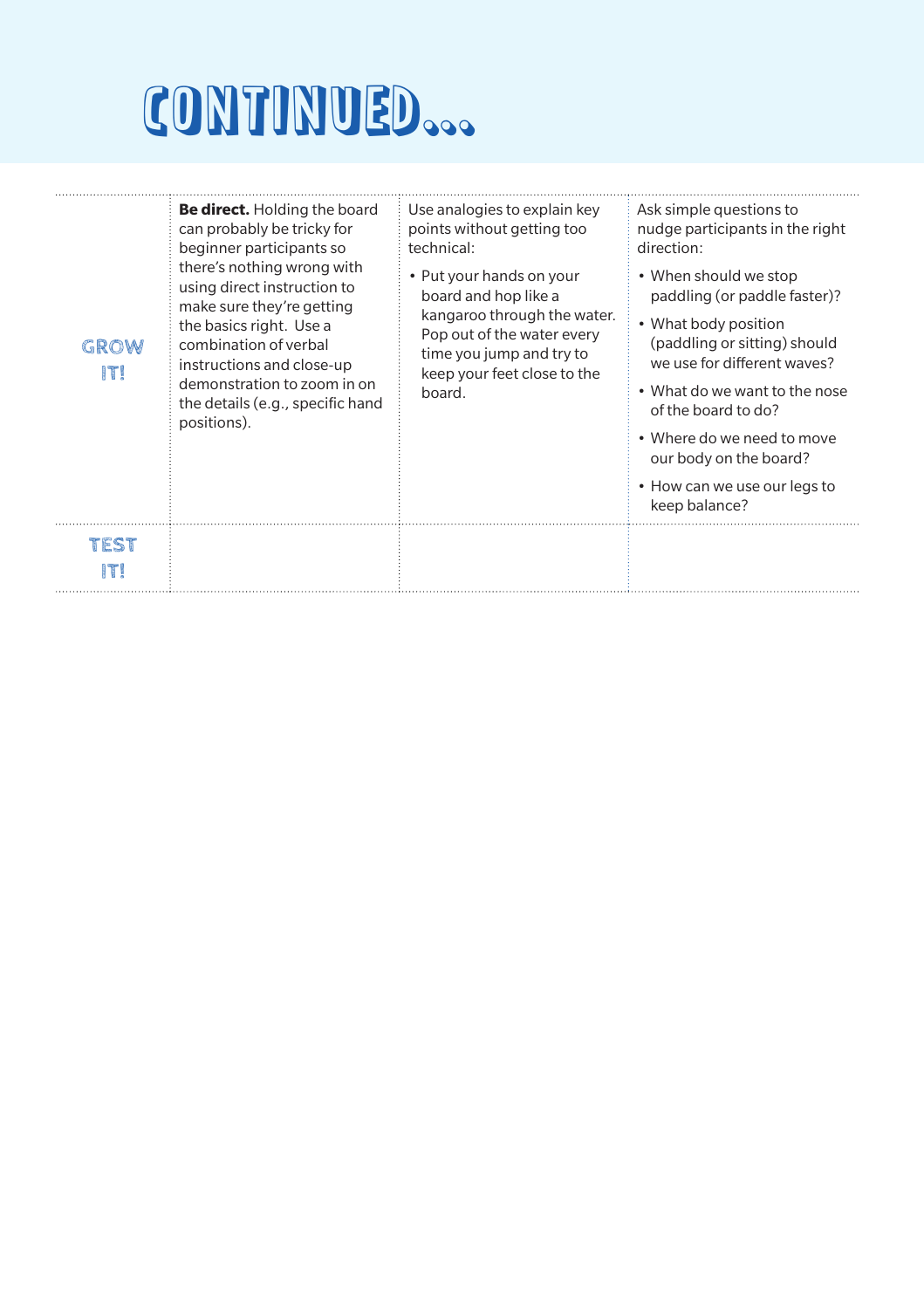



| PHASE                 | SKILL                                                                                                                                                                                                                         |                                                                                                                                                                                                                                                                                                                                                  |                                                                                                                                                                                                                                                                                        |  |
|-----------------------|-------------------------------------------------------------------------------------------------------------------------------------------------------------------------------------------------------------------------------|--------------------------------------------------------------------------------------------------------------------------------------------------------------------------------------------------------------------------------------------------------------------------------------------------------------------------------------------------|----------------------------------------------------------------------------------------------------------------------------------------------------------------------------------------------------------------------------------------------------------------------------------------|--|
|                       | TURNING                                                                                                                                                                                                                       | PADDLING                                                                                                                                                                                                                                                                                                                                         | FINISHING                                                                                                                                                                                                                                                                              |  |
| PREP                  | <b>Principle:</b> Find the best line<br>around the buoys.<br><b>Starter:</b> How can we move on                                                                                                                               | <b>Principle:</b> Move as quickly<br>forward through the water as<br>possible.                                                                                                                                                                                                                                                                   | <b>Principle:</b> Quickly transition<br>from the surf to the beach to<br>finish strong.                                                                                                                                                                                                |  |
| ITI                   | our board to make the turn as<br>smooth as possible?                                                                                                                                                                          | <b>Starter:</b> How can we paddle<br>quickly without getting tired<br>too fast?                                                                                                                                                                                                                                                                  | <b>Starter:</b> When do we need to<br>jump off our board and start<br>running?                                                                                                                                                                                                         |  |
| SHOW<br>ITI           | Do a demonstration with a<br>buoy (as opposed to nothing).<br>Direct attention to the key<br>points: watch the buoy, paddle<br>wide with your outside arm,<br>and steer with your foot.                                       | Demonstrate the kneeling and<br>laying position on the beach<br>before moving into the water.<br>Start by drawing attention to<br>body position on the board,<br>the arm movement, and the<br>kick (for the laying position).<br>Then move to the water and<br>get participants to focus on the<br>arm during the stroke (catch,<br>push, pull). | Demonstrate the finish in<br>action on a wave. Make sure<br>everyone has a good view of<br>the transition and walk them<br>through what to look for: the<br>sand or other marker of depth,<br>then the handle of the board so<br>you don't miss and drop it.                           |  |
| <b>EXPLORE</b><br>ITI | Let your participants explore<br>turning around buoys and<br>finding a good racing line. Start<br>them on their own and then<br>gradually move to groups of 2,<br>3, etc. so they can try different<br>techniques in a group. | Get participants to try out<br>both positions in calm water<br>(if possible). Try different<br>body positions on the board<br>and different stroke rates and<br>lengths with the goal of trying<br>to recognise what position and<br>stroke work best for them.                                                                                  | Find the Goldilocks's zone!<br>Get the participants to work<br>out what the right depth is for<br>them to make the transition<br>from the board to the run for<br>the finish line. Get them to<br>see how their height and the<br>speed of the wave (vs running)<br>change the timing. |  |